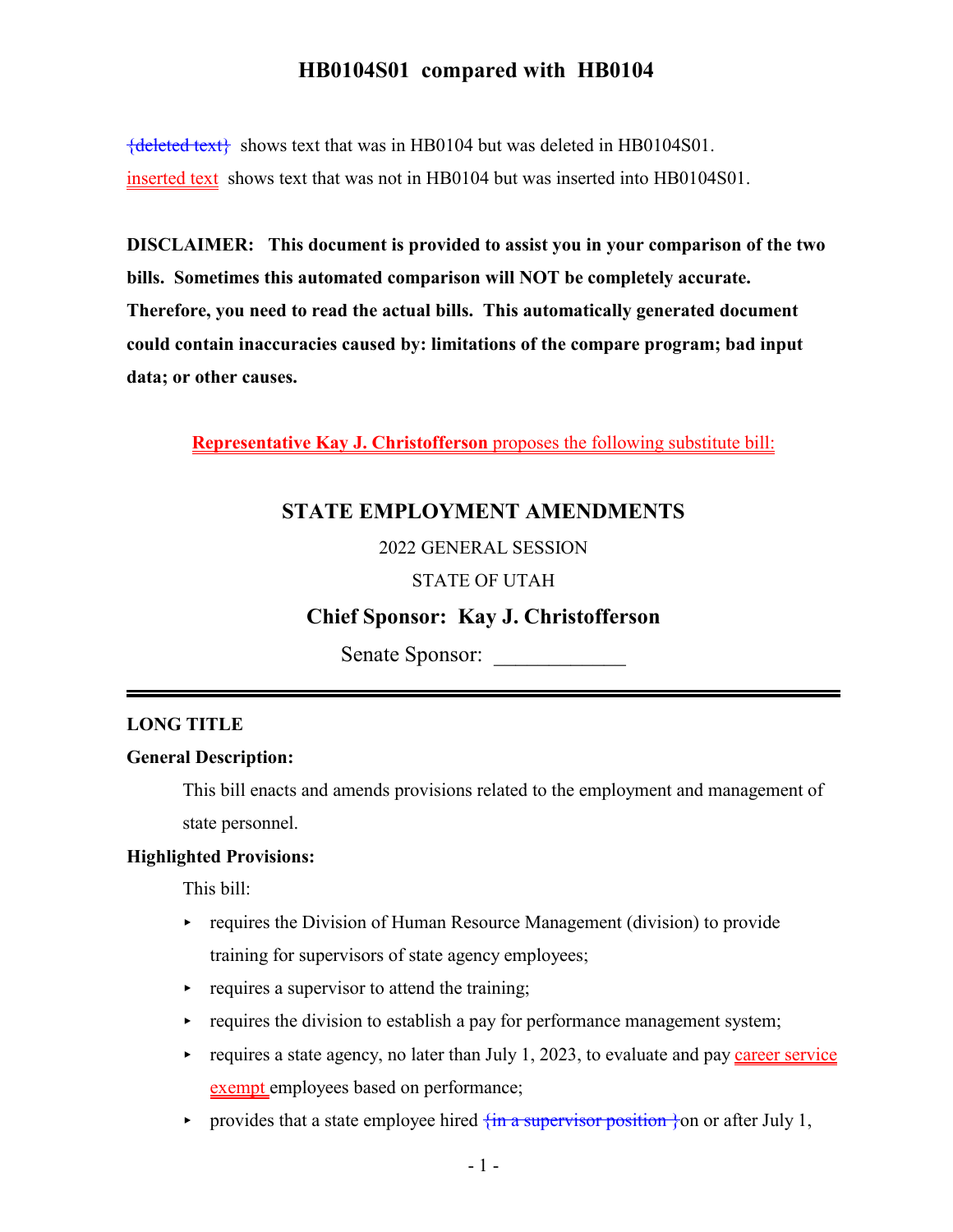2022, is exempt from the career service system;

- $\triangleright$  allows a state employee  $\{\text{in a supervisor position}\}\$ who holds career service status {on}before July 1, 2022, to retain the employee's career service status or  $\{\text{convert}\}\$ voluntarily converts</u> to career-service exempt status $\{\text{by July 1, 2023}\}\$ ;
- $\rightarrow$  prohibits the Career Service Review Office from taking jurisdiction of a matter that an employer has not had an opportunity to address;
- < clarifies the process for filing a grievance;
- repeals longevity and promotion salary increases for certain state employees;
- except in certain circumstances, requires an employee to submit a grievance within 10 working days; and
- $\blacktriangleright$  makes conforming changes.

### **Money Appropriated in this Bill:**

None

### **Other Special Clauses:**

This bill provides a special effective date.

### **Utah Code Sections Affected:**

AMENDS:

**63A-17-102**, as renumbered and amended by Laws of Utah 2021, Chapter 344

**63A-17-106**, as renumbered and amended by Laws of Utah 2021, Chapter 344

**63A-17-301**, as last amended by Laws of Utah 2021, Chapter 382 and renumbered and amended by Laws of Utah 2021, Chapter 344

**63A-17-307**, as renumbered and amended by Laws of Utah 2021, Chapter 344

**63I-2-263**, as last amended by Laws of Utah 2021, First Special Session, Chapter 4

**67-19a-202**, as last amended by Laws of Utah 2021, Chapter 344

**67-19a-302**, as repealed and reenacted by Laws of Utah 2018, Chapter 390

**67-19a-401**, as last amended by Laws of Utah 2018, Chapter 390

ENACTS:

**63A-17-112**, Utah Code Annotated 1953

*Be it enacted by the Legislature of the state of Utah:*

Section 1. Section **63A-17-102** is amended to read: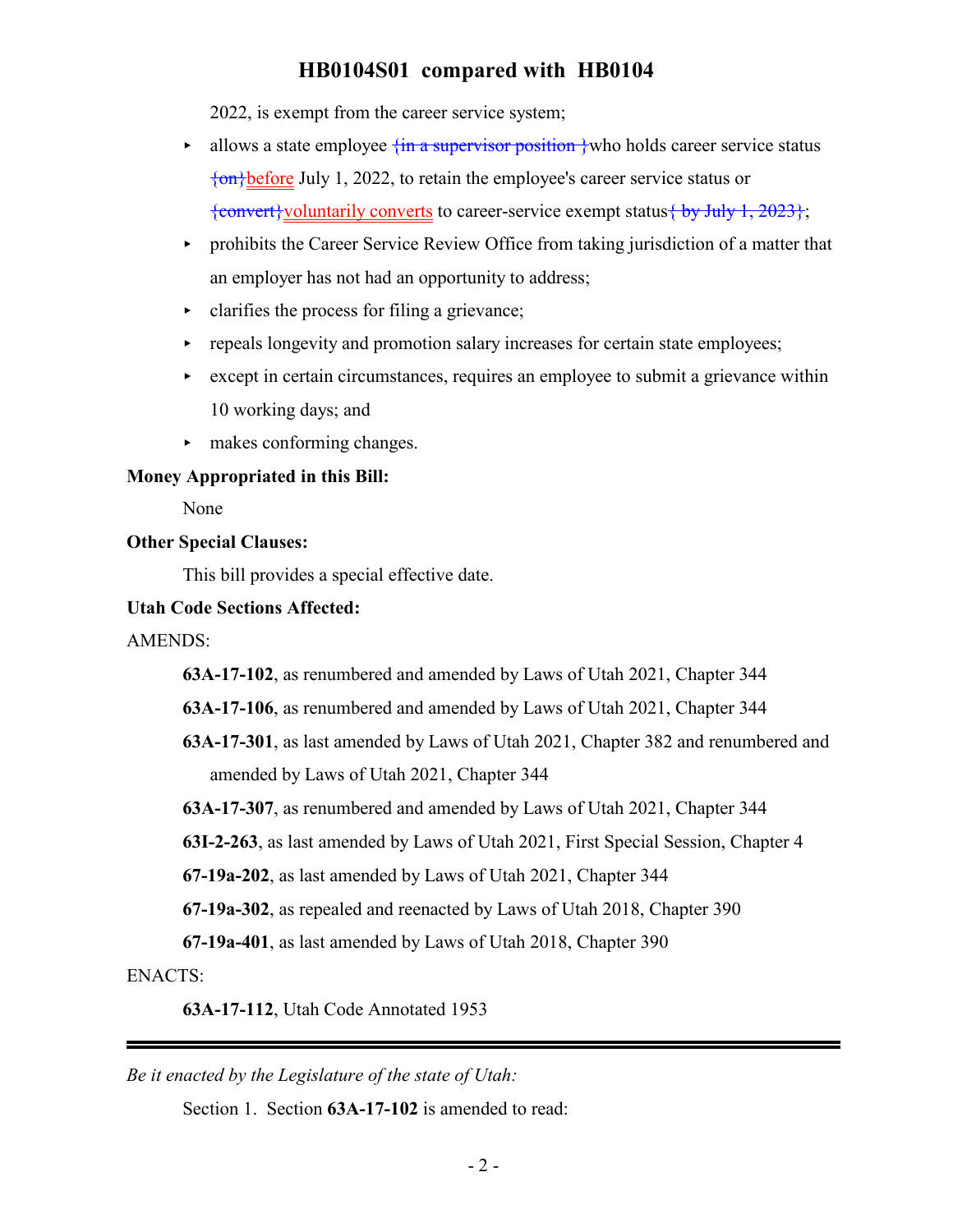### **63A-17-102. Definitions.**

As used in this chapter:

(1) "Agency" means any department or unit of Utah state government with authority to employ personnel.

(2) "Career service" means positions under schedule B as defined in Section 63A-17-301.

(3) "Career service employee" means an employee who has successfully completed a probationary period of service in a position covered by the career service.

(4) "Career service status" means status granted to employees who successfully complete probationary periods for competitive career service positions.

(5) "Classified service" means those positions subject to the classification and compensation provisions of Section 63A-17-307.

(6) "Controlled substance" means controlled substance as defined in Section 58-37-2.

(7) (a) "Demotion" means a disciplinary action resulting in a reduction of an employee's current actual wage.

(b) "Demotion" does not mean:

(i) a nondisciplinary movement of an employee to another position without a reduction in the current actual wage; or

(ii) a reclassification of an employee's position under the provisions of Subsection 63A-17-307(3) and rules made by the department.

(8) "Director" means the director of the division.

(9) "Disability" means a physical or mental disability as defined and protected under the Americans with Disabilities Act, 42 U.S.C. Section 12101 et seq.

(10) "Division" means the Division of Human Resource Management, created in Section 63A-17-105.

(11) "Employee" means any individual in a paid status covered by the career service or classified service provisions of this chapter.

(12) "Examining instruments" means written or other types of proficiency tests.

(13) "Human resource function" means those duties and responsibilities specified:

(a) under Section 63A-17-106;

(b) under rules of the division; and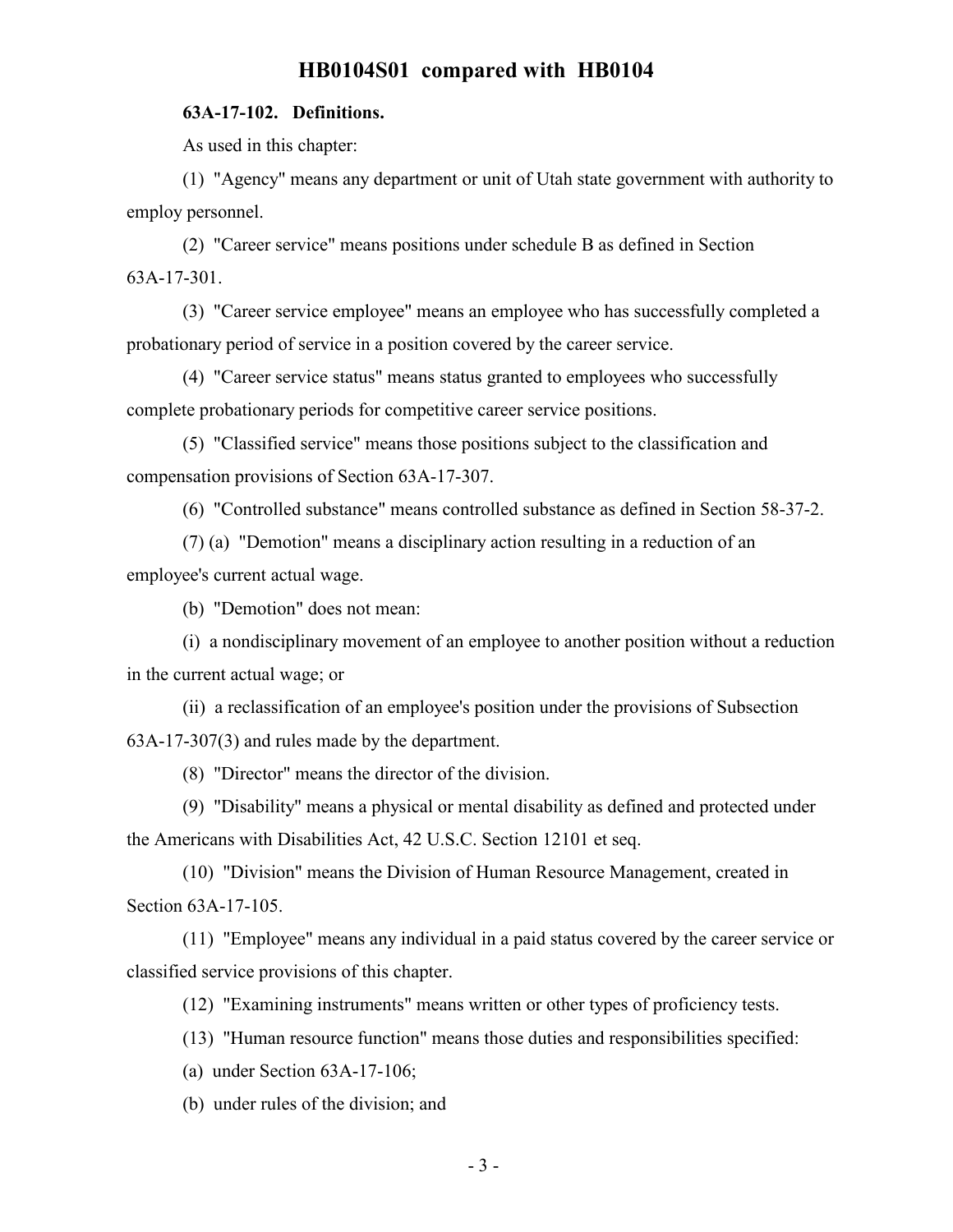(c) under other state or federal statute.

(14) "Market comparability adjustment" means a salary range adjustment determined necessary through a market survey of salary data and other relevant information.

(15) "Probationary employee" means an employee serving a probationary period in a career service position but who does not have career service status.

(16) "Probationary period" means that period of time determined by the division that an employee serves in a career service position as part of the hiring process before career service status is granted to the employee.

(17) "Probationary status" means the status of an employee between the employee's hiring and the granting of career service status.

(18) "Structure adjustment" means a division modification of salary ranges.

(19) "Temporary employee" means career service exempt employees described in Subsection  $63A-17-301(1)[(q)](r)$ .

(20) "Total compensation" means salaries and wages, bonuses, paid leave, group insurance plans, retirement, and all other benefits offered to state employees as inducements to work for the state.

Section 2. Section **63A-17-106** is amended to read:

### **63A-17-106. Responsibilities of the director.**

(1) The director shall have full responsibility and accountability for the administration of the statewide human resource management system.

(2) Except as provided in Section 63A-17-201, an agency may not perform human resource functions without the consent of the director.

(3) Statewide human resource management rules adopted by the division in accordance with Title 63G, Chapter 3, Utah Administrative Rulemaking Act, shall take precedence if there is a conflict with agency rules, policies, or practices.

(4) The division may operate as an internal service fund agency in accordance with Section 63J-1-410 for the human resource functions the division provides.

(5) The director shall:

(a) develop, implement, and administer a statewide program of human resource management that will:

(i) aid in the efficient execution of public policy;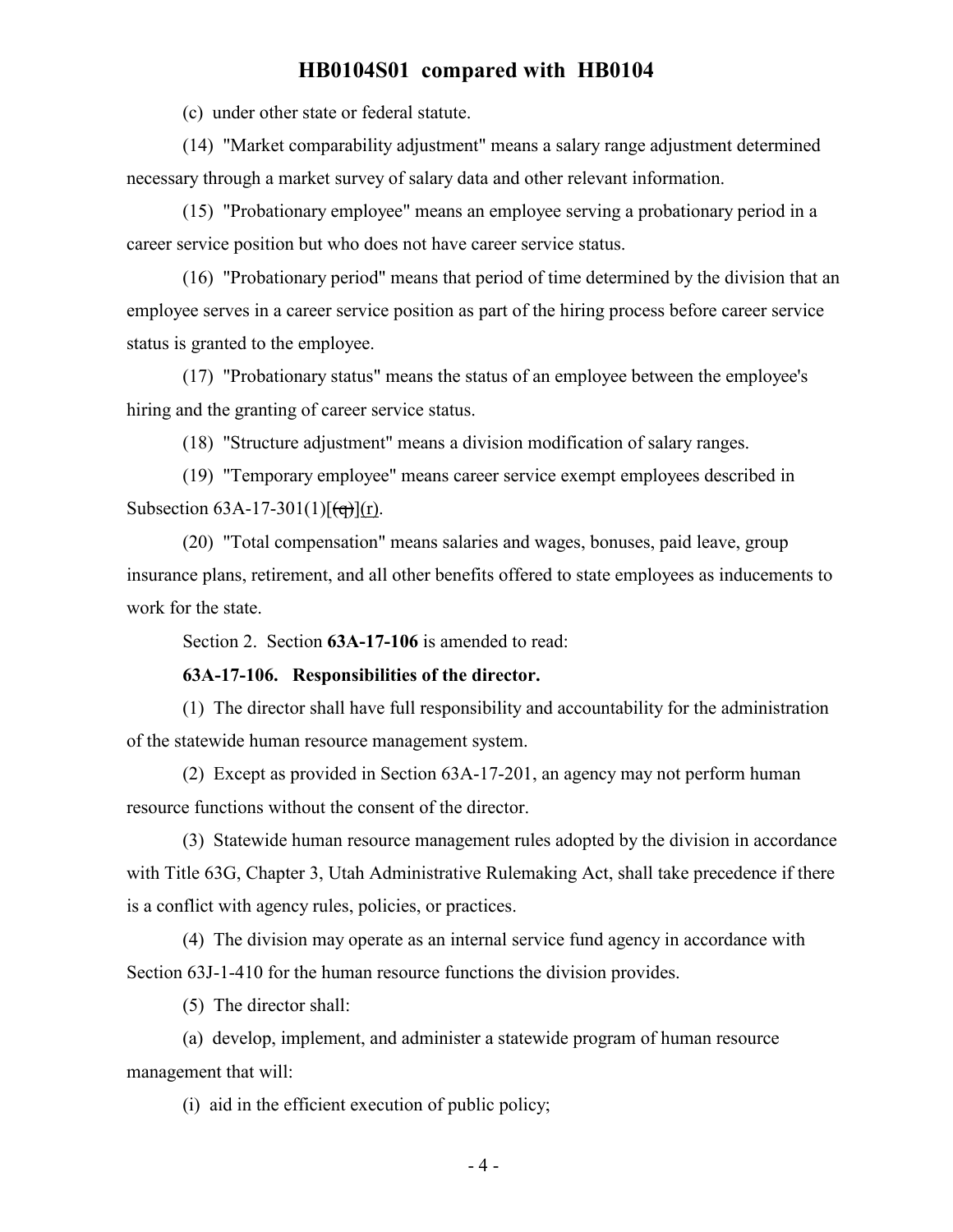(ii) foster careers in public service for qualified employees; and

(iii) render assistance to state agencies in performing their missions;

(b) design and administer the state pay plan;

(c) design and administer the state classification system and procedures for determining schedule assignments;

(d) design and administer the state recruitment and selection system;

(e) administer agency human resource practices and ensure compliance with federal law, state law, and state human resource rules, including equal employment opportunity;

(f) consult with agencies on decisions concerning employee corrective action and discipline;

(g) maintain central personnel records;

(h) perform those functions necessary to implement this chapter unless otherwise assigned or prohibited;

(i) perform duties assigned by the governor, executive director, or statute;

(j) adopt rules for human resource management according to the procedures of Title 63G, Chapter 3, Utah Administrative Rulemaking Act;

(k) establish and maintain a management information system that will furnish the governor, the Legislature, and agencies with current information on authorized positions, payroll, and related matters concerning state human resources;

(l) conduct research and planning activities to:

(i) determine and prepare for future state human resource needs;

(ii) develop methods for improving public human resource management; and

(iii) propose needed policy changes to the governor;

(m) study the character, causes, and extent of discrimination in state employment and develop plans for its elimination through programs consistent with federal and state laws governing equal employment opportunity in employment;

(n) when requested by charter schools or counties, municipalities, and other political subdivisions of the state, provide technical service, training recommendations, or advice on human resource management at a charge determined by the director;

(o) establish compensation policies and procedures for early voluntary retirement;

(p) confer with the heads of other agencies about human resource policies and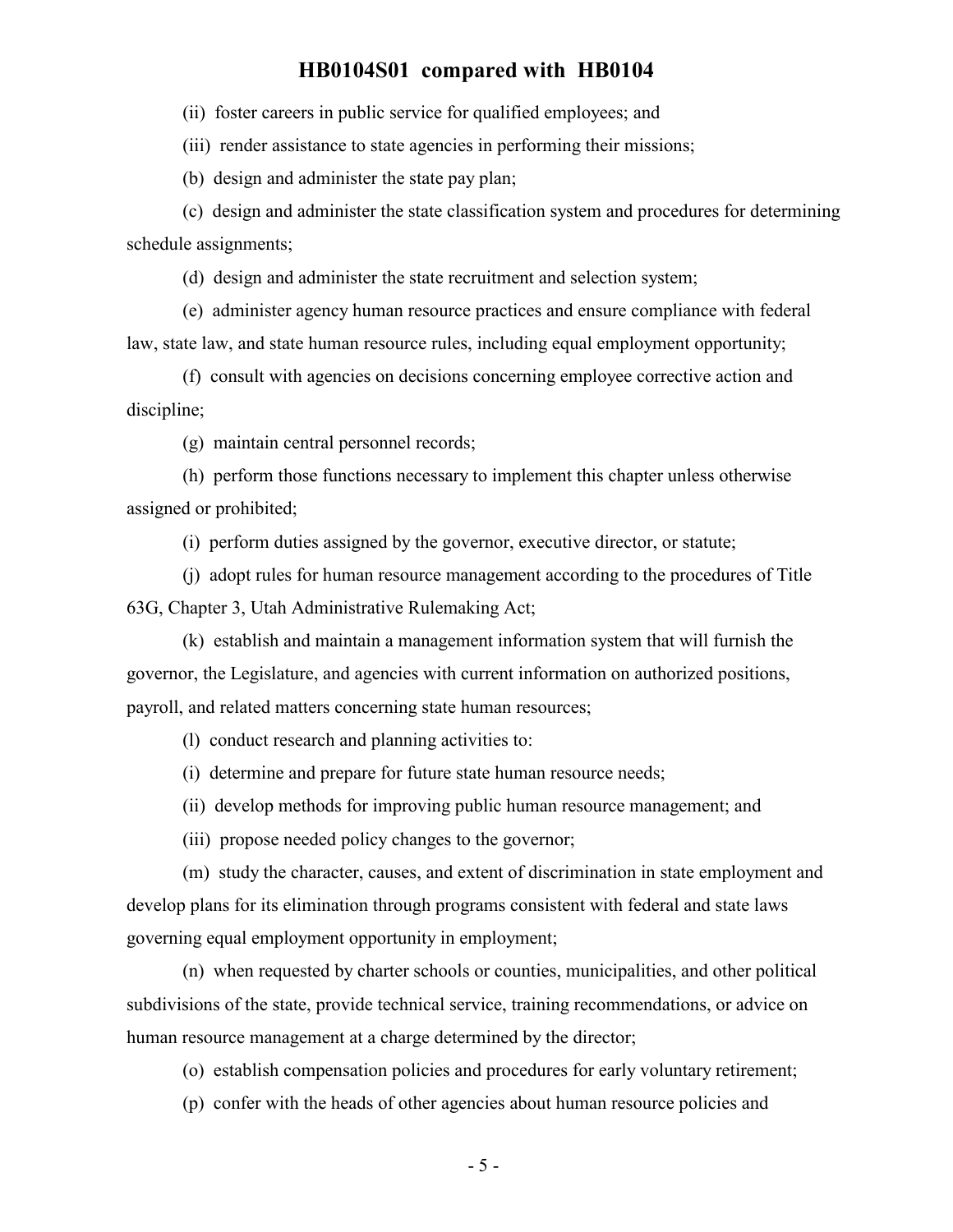procedures;

(q) submit an annual report to the executive director, the governor, and the Legislature; and

(r) assist with the development of a vacant position report required under Subsection  $63J-1-201(2)(b)(vi)$ .

(6) (a) After consultation with the executive director, the governor, and the heads of other agencies, the director shall establish and coordinate statewide training programs, including [and subject to available funding, the development of manager and supervisor training] training described in Subsection (6)(e).

(b) The programs developed under this Subsection (6) shall have application to more than one agency.

(c) The division may not establish training programs that train employees to perform highly specialized or technical jobs and tasks.

(d) The division shall ensure that any training program described in this Subsection (6) complies with Title 63G, Chapter 22, State Training and Certification Requirements.

(e) (i) As used in this Subsection (6)(e) $\ddot{\ddot{}}$ :

(A) "Employee" means the same as that term is defined in Section 63A-17-112.

(B) "Supervisor}, "supervisor" means an individual in a position at an agency, as defined in Section 63A-17-112, that requires the regular supervision and performance evaluation of an employee { who is paid for performance in accordance with Section 63A-17-112}.

(ii) A supervisor shall attend the training:

(A) within six months of being promoted or hired to the position of supervisor; and

(B) at least annually.

(iii) Training attendance and the effective use of training information and principles shall be considered in an evaluation of a supervisor's job performance.

(iv) The training shall include:

(A) effective employee management and evaluation methods based on the pay for performance management system described in Section 63A-17-112;

(B) instruction to improve supervisor and employee communications;

(C) best practices for recognizing and retaining high-performing employees;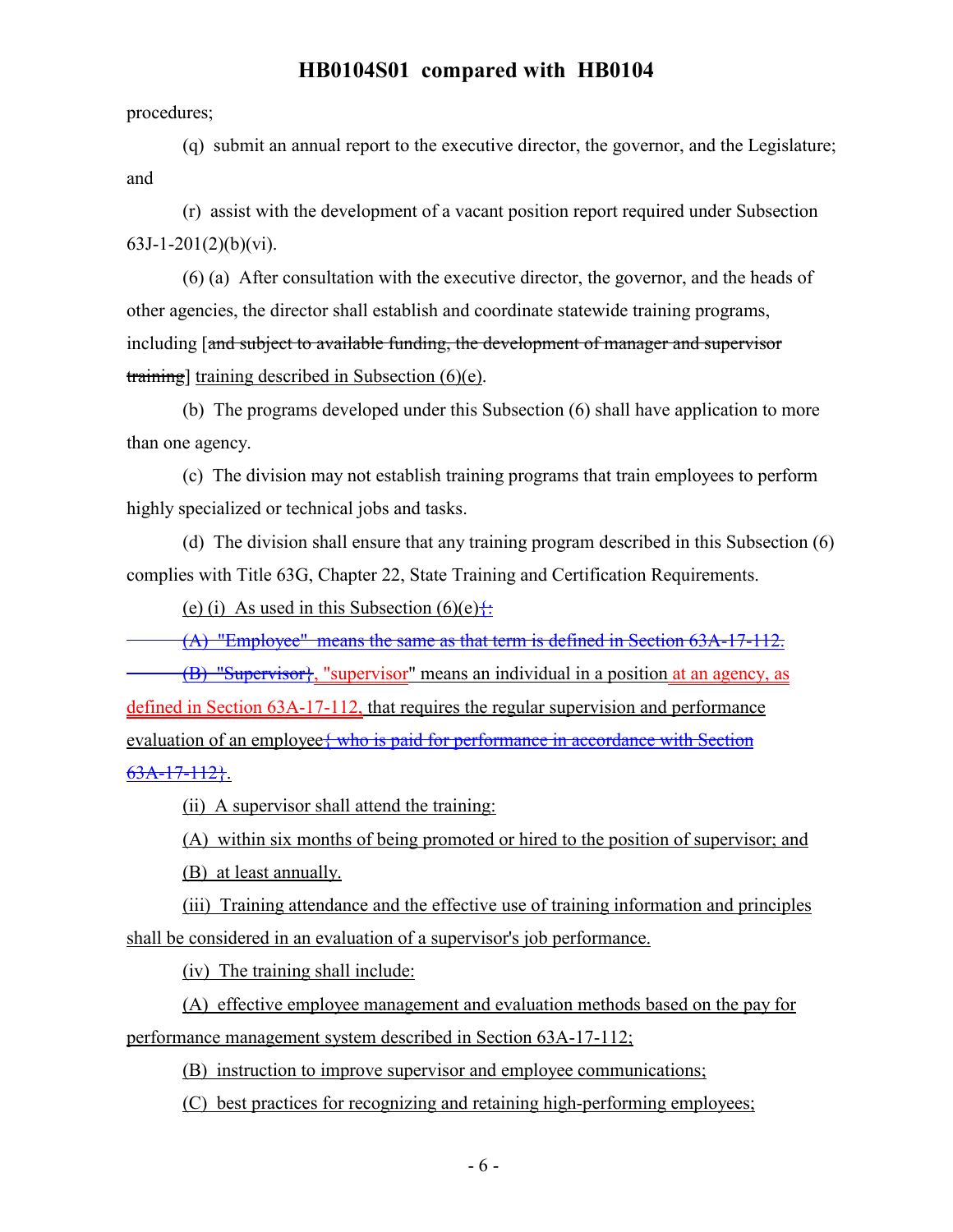(D) best practices for addressing poor-performing employees; and

(E) any other information and principles identified by the division to improve management or organizational effectiveness.

(7) (a) (i) The division may collect fees for training as authorized by this Subsection (7).

(ii) Training funded from General Fund appropriations shall be treated as a separate program within the department budget.

(iii) All money received from fees under this section will be accounted for by the department as a separate user driven training program.

(iv) The user training program includes the costs of developing, procuring, and presenting training and development programs, and other associated costs for these programs.

(b) (i) Funds remaining at the end of the fiscal year in the user training program are nonlapsing.

(ii) Each year, as part of the appropriations process, the Legislature shall review the amount of nonlapsing funds remaining at the end of the fiscal year and may, by statute, require the department to lapse a portion of the funds.

Section 3. Section **63A-17-112** is enacted to read:

**63A-17-112. Pay for performance management system -- Employees paid for performance.**

(1) As used in this section:

(a) (i) "Agency" means, except as provided in Subsection  $(1)(a)(ii)$ , the same as that term is defined in Section 63A-17-102.

(ii) "Agency" does not include the State Board of Education, the Office of the State Treasurer, Office of the State Auditor, Office of the State Attorney General, Utah System of Higher Education, the Legislature, the judiciary, or, as defined Section 63E-1-102, an independent entity.

(b) (i) "Employee" means an employee:

(A) of an agency; and

(B) except as provided in Subsection (1)(b)(ii), who is a schedule A employee under Section 63A-17-301.

(ii) "Employee" does not include an individual: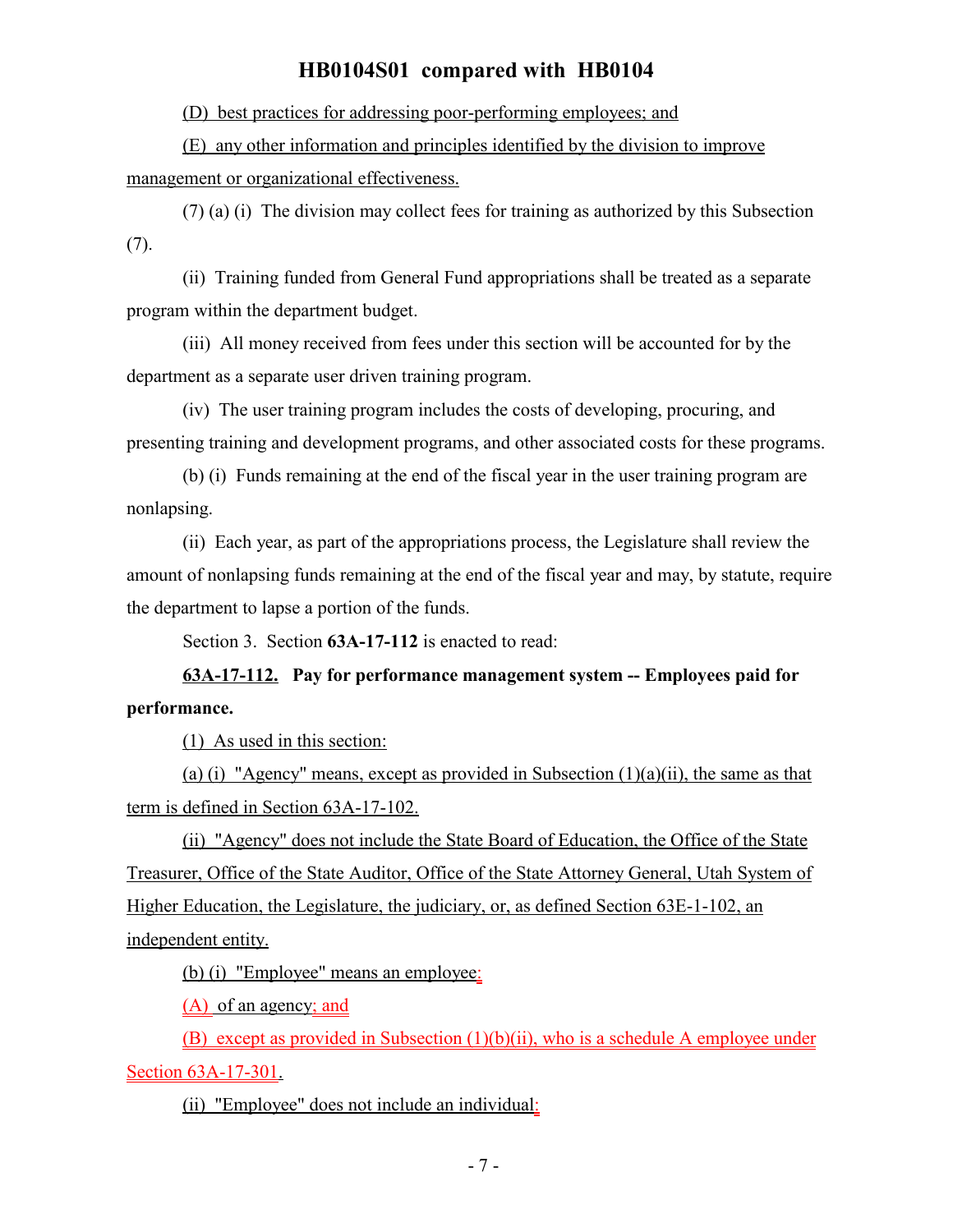(A) in a schedule AB, as described in Section 63A-17-301, position; or

(B) whose wage is set by statute.

(c) "Pay for performance" means a plan for incentivizing an employee for meeting or exceeding production or performance goals, in which the plan is well-defined before work begins, eligible work groups are defined, specific goals and targets for the employee are determined, measurement procedures are in place, and specific incentives are provided when goals and targets are met.

(d) "Pay for performance management system" means the system described in Subsection  $(2)$ .

(2) The division shall establish and, in accordance with Title 63G, Chapter 3, Utah Administrative Rulemaking Act, make rules for the administration of a pay for performance management system.

(3) The pay for performance management system shall include:

(a) guidelines and criteria for an agency to adopt pay for performance policies and administer pay based on an employee's performance in furtherance of the agency's mission;

(b) employee performance ratings;

(c) requirements for written employee performance standards and expectations;

(d) supervisor verbal and written feedback based on the standards of performance and behavior outlined in an employee's performance plan; and

(e) quarterly written evaluation of an employee's performance.

(4) In consultation with the division, no later than July 1, 2023, each agency shall:

(a) adopt pay for performance policies based on the performance management system;

and

(b) subject to available funds and as necessary, adjust an employee's wage to reflect:

(i) for a classified service employee, the salary range of the position classified plan for the employee's position; and

(ii) an increase, decrease, or no change in the employee's wage:

(A) commensurate to an employee's performance as reflected by the employee's evaluation conducted in accordance with the pay for performance management system; and

(B) in an amount that is in accordance with the guidelines and criteria established for a wage change in the pay for performance management system.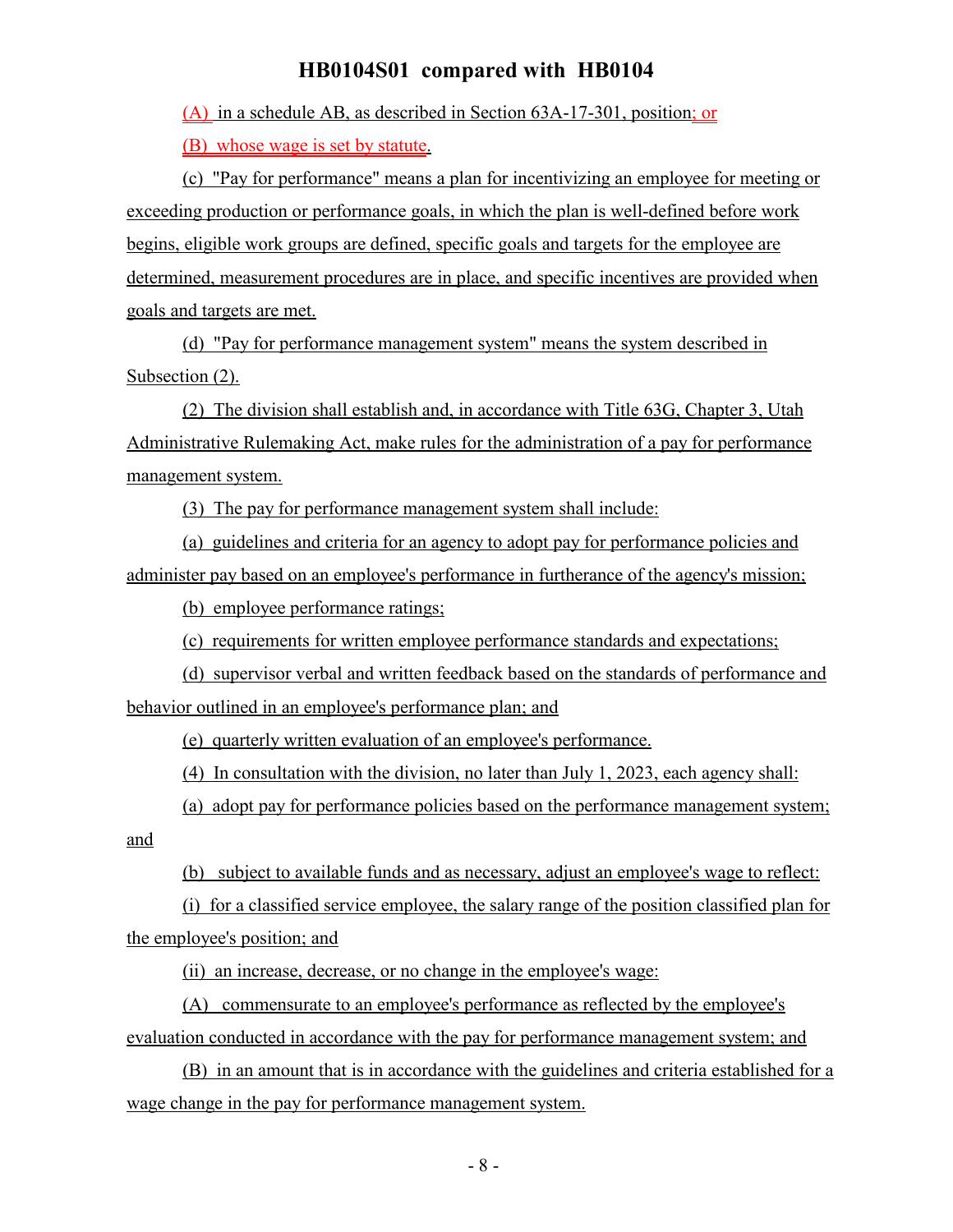Section 4. Section **63A-17-301** is amended to read:

**63A-17-301. Career service -- Exempt positions -- Schedules for civil service positions -- Coverage of career service provisions.**

(1) Except as [otherwise provided by law or by rules and regulations established for federally aided programs] provided in Subsection  $(3)(d)$ , the following positions are exempt from the career service provisions of this chapter and are designated under the following schedules:

(a) schedule AA includes the governor, members of the Legislature, and all other elected state officers;

(b) schedule AB includes appointed executives and board or commission executives enumerated in Section 67-22-2;

(c) schedule AC includes all employees and officers in:

(i) the office and at the residence of the governor;

(ii) the Public Lands Policy Coordinating Office;

(iii) the Office of the State Auditor; and

(iv) the Office of the State Treasurer;

(d) schedule AD includes employees who:

(i) are in a confidential relationship to an agency head or commissioner; and

(ii) report directly to, and are supervised by, a department head, commissioner, or deputy director of an agency or its equivalent;

(e) schedule AE includes each employee of the State Board of Education that the State Board of Education designates as exempt from the career service provisions of this chapter;

(f) schedule AG includes employees in the Office of the Attorney General who are under their own career service pay plan under Sections 67-5-7 through 67-5-13;

(g) schedule AH includes:

(i) teaching staff of all state institutions; and

(ii) employees of the Utah Schools for the Deaf and the Blind who are:

(A) educational interpreters as classified by the division; or

(B) educators as defined by Section 53E-8-102;

(h) schedule AN includes employees of the Legislature;

(i) schedule AO includes employees of the judiciary;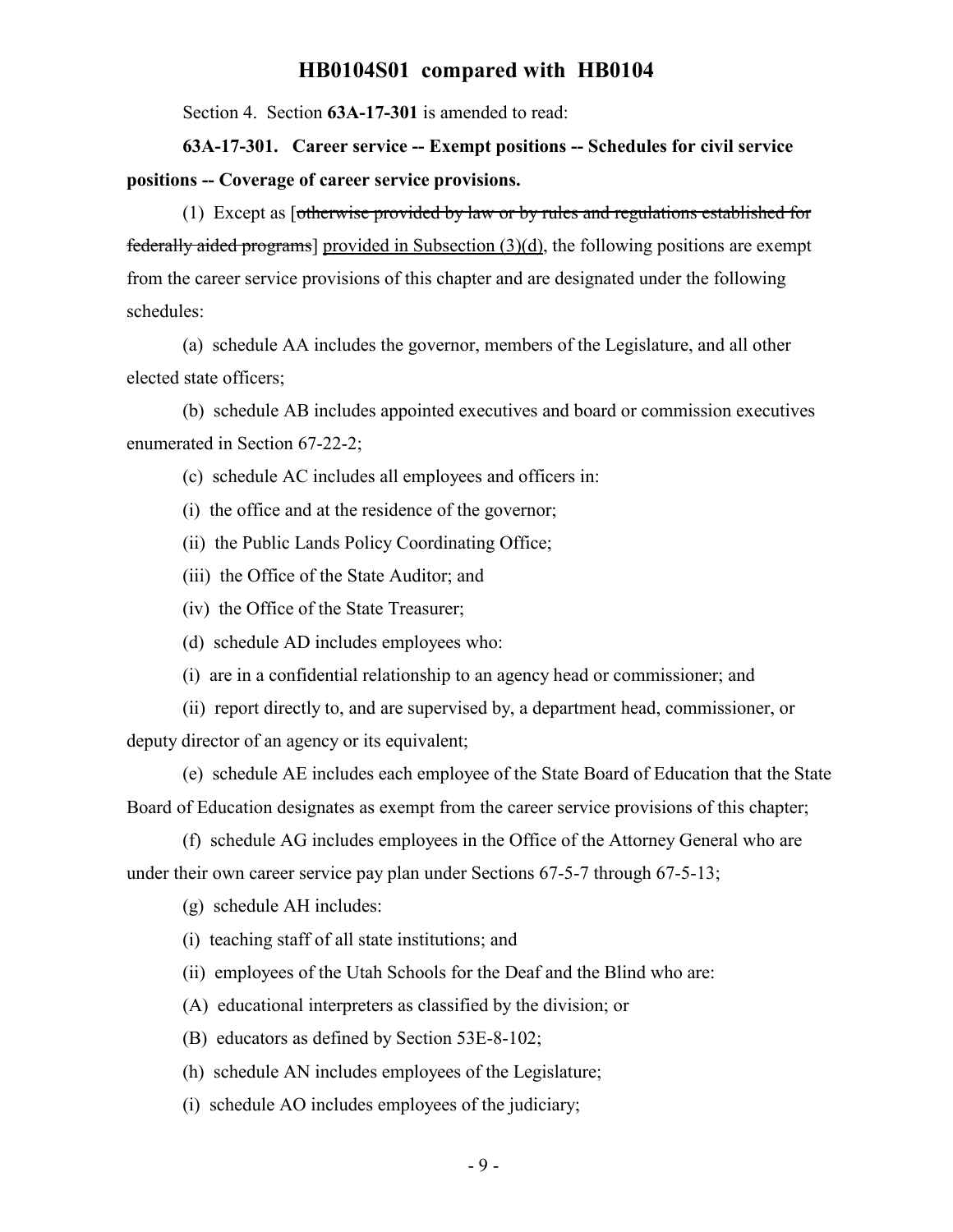(j) schedule AP includes all judges in the judiciary;

(k) schedule AQ includes:

(i) members of state and local boards and councils appointed by the governor and governing bodies of agencies;

(ii) a water commissioner appointed under Section 73-5-1;

(iii) other local officials serving in an ex officio capacity; and

(iv) officers, faculty, and other employees of state universities and other state institutions of higher education;

(l) schedule AR includes employees in positions that involve responsibility:

(i) for determining policy;

(ii) for determining the way in which a policy is carried out; or

(iii) of a type not appropriate for career service, as determined by the agency head with the concurrence of the director;

(m) schedule AS includes any other employee:

(i) whose appointment is required by statute to be career service exempt;

(ii) whose agency is not subject to this chapter; or

(iii) whose agency has authority to make rules regarding the performance, compensation, and bonuses for its employees;

(n) schedule AT includes employees of the Division of Technology Services, designated as executive/professional positions by the director of the Division of Technology Services with the concurrence of the director of the division;

(o) schedule AU includes patients and inmates employed in state institutions;

(p) employees of the Department of Workforce Services, designated as schedule AW:

(i) who are temporary employees that are federally funded and are required to work under federally qualified merit principles as certified by the director; or

(ii) for whom substantially all of their work is repetitive, measurable, or transaction based, and who voluntarily apply for and are accepted by the Department of Workforce Services to work in a pay for performance program designed by the Department of Workforce Services with the concurrence of the director of the division; [and]

(q) subject to Subsection (6), schedule AX includes employees in positions that  $\ddot{\cdot}$ :

(i) require the regular supervision and performance evaluation of one or more other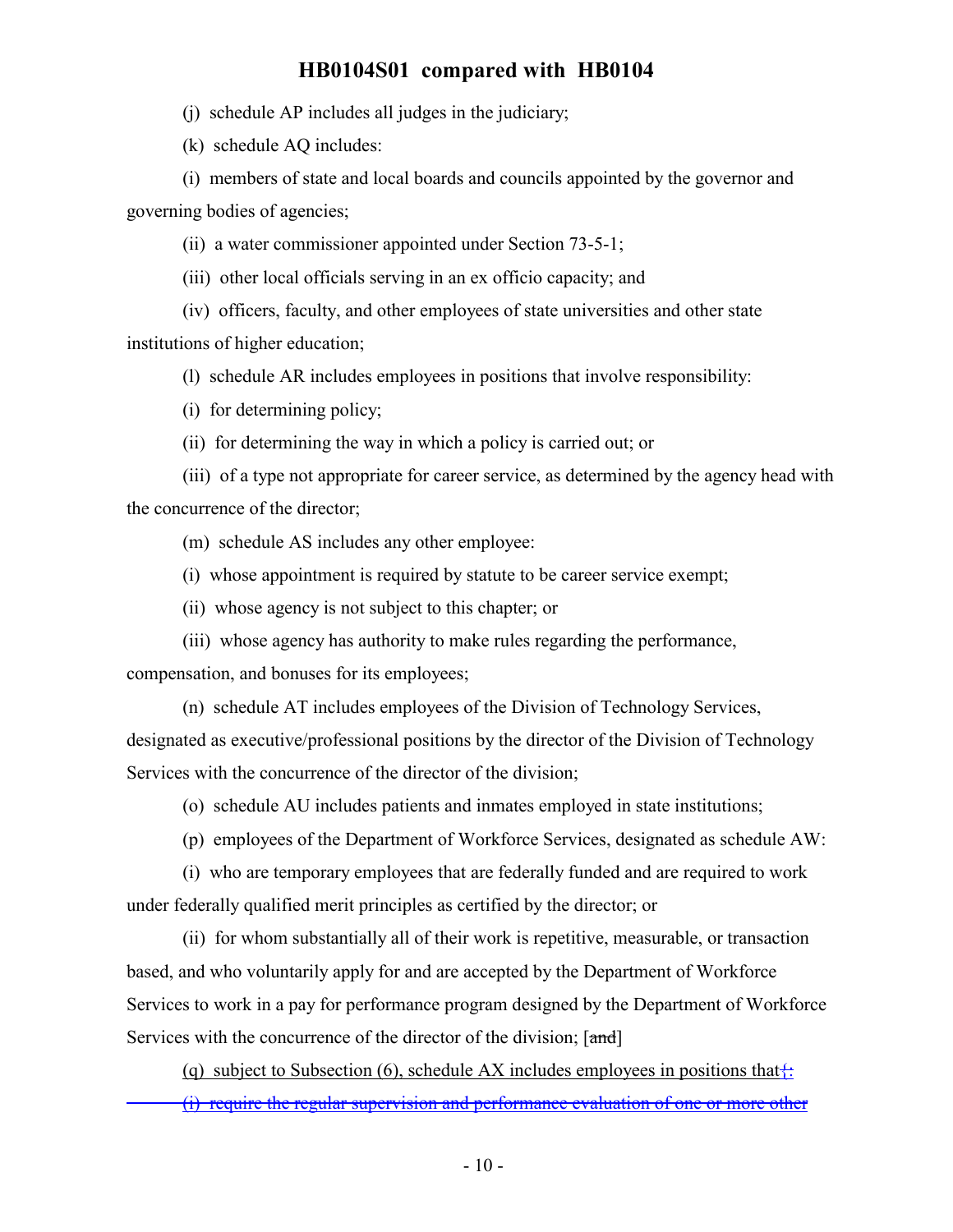#### employees; and

 $(ii)$  are not designated exempt from career service under any other schedule described in this Subsection (1); and

 $[(\theta)]$  (r) for employees in positions that are temporary, seasonal, time limited, funding limited, or variable hour in nature, under schedule codes and parameters established by the division by administrative rule.

(2) The civil service shall consist of two schedules as follows:

(a) (i) Schedule A is the schedule consisting of positions under Subsection (1).

(ii) Removal from any appointive position under schedule A, unless otherwise regulated by statute, is at the pleasure of the appointing officers without regard to tenure.

(b) Schedule B is the competitive career service schedule, consisting of:

(i) all positions filled through competitive selection procedures as defined by the director; or

(ii) positions filled through a division approved on-the-job examination intended to appoint a qualified person with a disability, or a veteran in accordance with Title 71, Chapter 10, Veterans Preference.

(3) (a) The director, after consultation with the heads of concerned executive branch departments and agencies and with the approval of the governor, shall allocate positions to the appropriate schedules under this section.

(b) Agency heads shall make requests and obtain approval from the director before changing the schedule assignment and tenure rights of any position.

(c) Unless the director's decision is reversed by the governor, when the director denies an agency's request, the director's decision is final.

(d) (i) An agency may file with the division a request to reschedule a position that would otherwise be scheduled as a schedule A position to a schedule B position.

(ii) The division shall review a request filed under Subsection  $(3)(d)(i)$  and approve the request only if the exception is necessary to conform to a requirement imposed as a condition precedent to receipt of federal funds or grant of a tax benefit under federal law.

(4) (a) Compensation for employees of the Legislature shall be established by the directors of the legislative offices in accordance with Section 36-12-7.

(b) Compensation for employees of the judiciary shall be established by the state court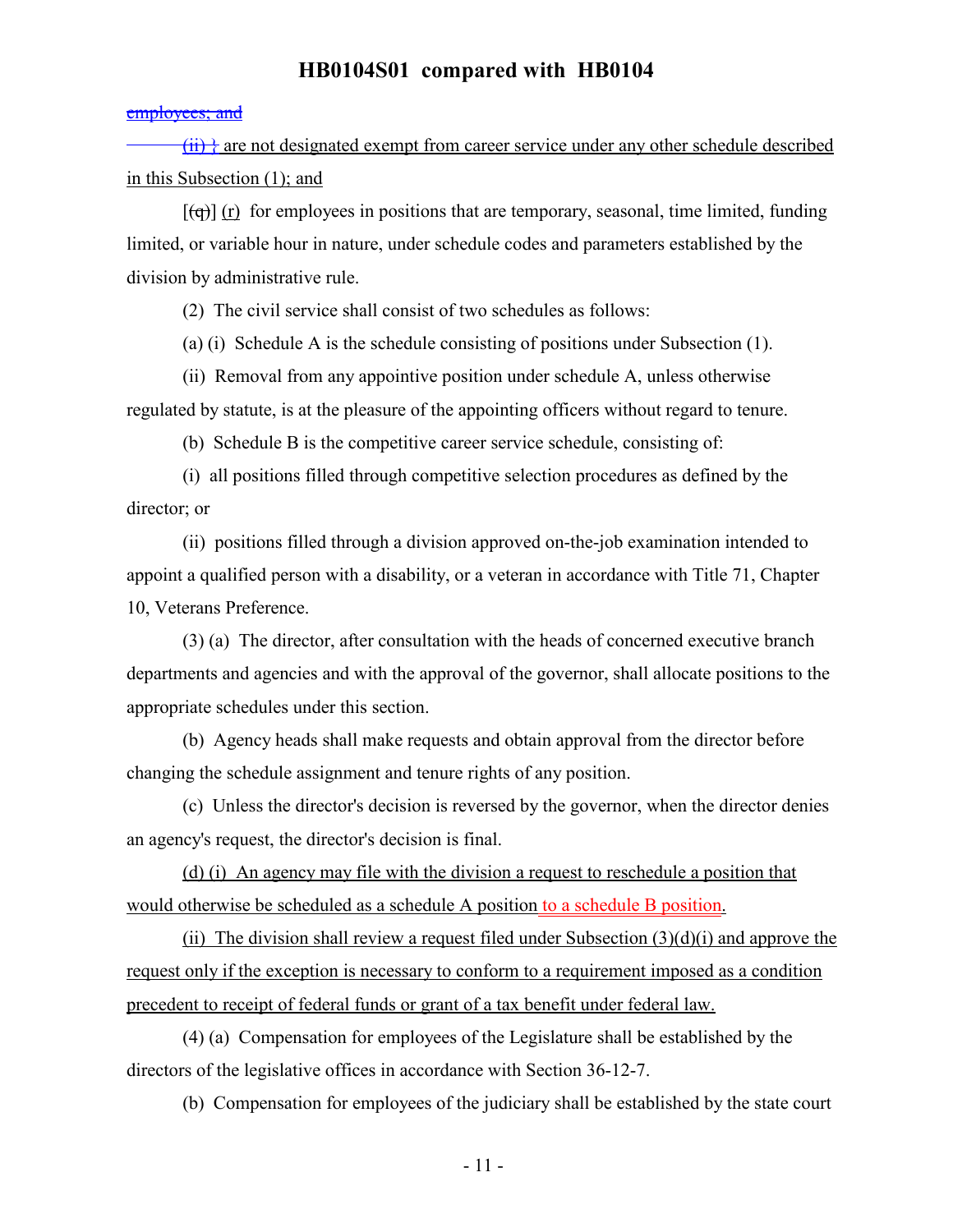administrator in accordance with Section 78A-2-107.

(c) Compensation for officers, faculty, and other employees of state universities and institutions of higher education shall be established as provided in Title 53B, Chapter 1, Governance, Powers, Rights, and Responsibilities, and Title 53B, Chapter 2, Institutions of Higher Education.

(d) Unless otherwise provided by law, compensation for all other schedule A employees shall be established by their appointing authorities, within ranges approved by, and after consultation with the director.

(5) An employee who is in a position designated schedule AC and who holds career service status on June 30, 2010, shall retain the career service status if the employee:

(a) remains in the position that the employee is in on June 30, 2010; and

(b) does not elect to convert to career service exempt status in accordance with a rule made by the division.

(6) (a)  $\frac{4}{3}$  An<sup>3</sup>Subject to Subsection (6)(d), an employee who is hired for a schedule AX position on or after July 1, 2022, is exempt from career service status.

(b) An employee who before  $\{or\ on\}$ July 1, 2022, is a career service employee employed in a schedule B position that is rescheduled to a schedule AX position on July 1, 2022, shall maintain the employee's career service status for the duration of the employee's employment in the same position unless the employee voluntarily converts to career service exempt status  $\frac{1}{2}$  before July 1, 2023 }.

(c) (i) Subject to Subsection  $(6)(c)(ii)$ , an employee is exempt from career service status if:

(A) before July 1, 2022, the employee was a probationary employee in a schedule B position and had not completed the probationary period; and

(B) on July 1, 2022, the schedule B position in which the probationary employee is employed is rescheduled as a scheduled AX position.

(ii) An employee described in Subsection  $(6)(c)(i)$ :

(A) is not a probationary employee on or after July 1, 2022; and

(B) is exempt from career service status on and after July 1, 2022.

(d) (i) The division shall, in accordance with Title 63G, Chapter 3, Utah

Administrative Rulemaking Act, make rules to transition an employee who voluntarily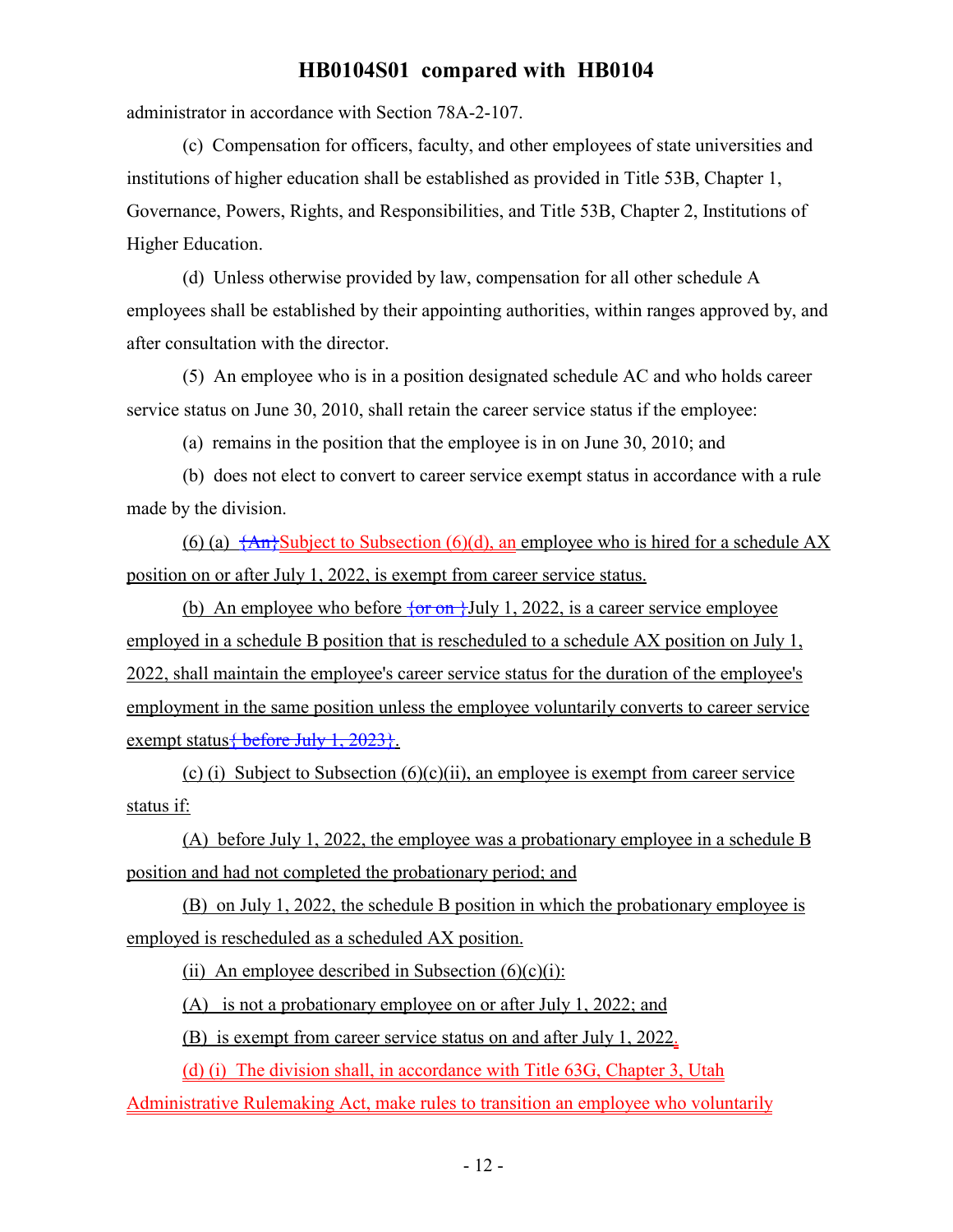converts to career service exempt status, including any adjustments in wages to reflect the employee's performance in accordance with Section 63A-17-112.

(ii) An employee that converts to career service exempt status in accordance with this Subsection (6):

(A) shall submit the rescheduling request in writing to the employee's supervisor; and

(B) may not revert to schedule B, unless the employee  $\{\text{changes employment}\}\$ is reassigned, transferred, or promoted to a schedule B position.

(e) If in a fiscal year that begins on July 1, 2022, the Legislature appropriates funds to incentivize a schedule AX employee to voluntarily convert to career service exempt status, an employer may only offer the incentive to an AX employee who is a supervisor, as defined in Section 63A-17-106, on June 30, 2022.

 $({a}$ <sub>f</sub> ${d}$ <sub>f</sub> $)$  The division shall disseminate to each employee described in Subsection  $(6)(\overline{\text{b}}\text{e})$  information on financial and other incentives for voluntary conversion to career-service exempt status.

Section 5. Section **63A-17-307** is amended to read:

**63A-17-307. State pay plans -- Applicability of section -- Exemptions -- Duties of director.**

(1) (a) This section, and the rules adopted by the division to implement this section, apply to each career and noncareer employee not specifically exempted under Subsection (2).

(b) If not exempted under Subsection (2), an employee is considered to be in classified service.

(2) The following employees are exempt from this section:

(a) members of the Legislature and legislative employees;

(b) members of the judiciary and judicial employees;

(c) elected members of the executive branch and employees designated as schedule AC as provided under Subsection 63A-17-301(1)(c);

(d) employees of the State Board of Education;

(e) officers, faculty, and other employees of state institutions of higher education;

(f) employees in a position that is specified by statute to be exempt from this Subsection (2);

(g) employees in the Office of the Attorney General;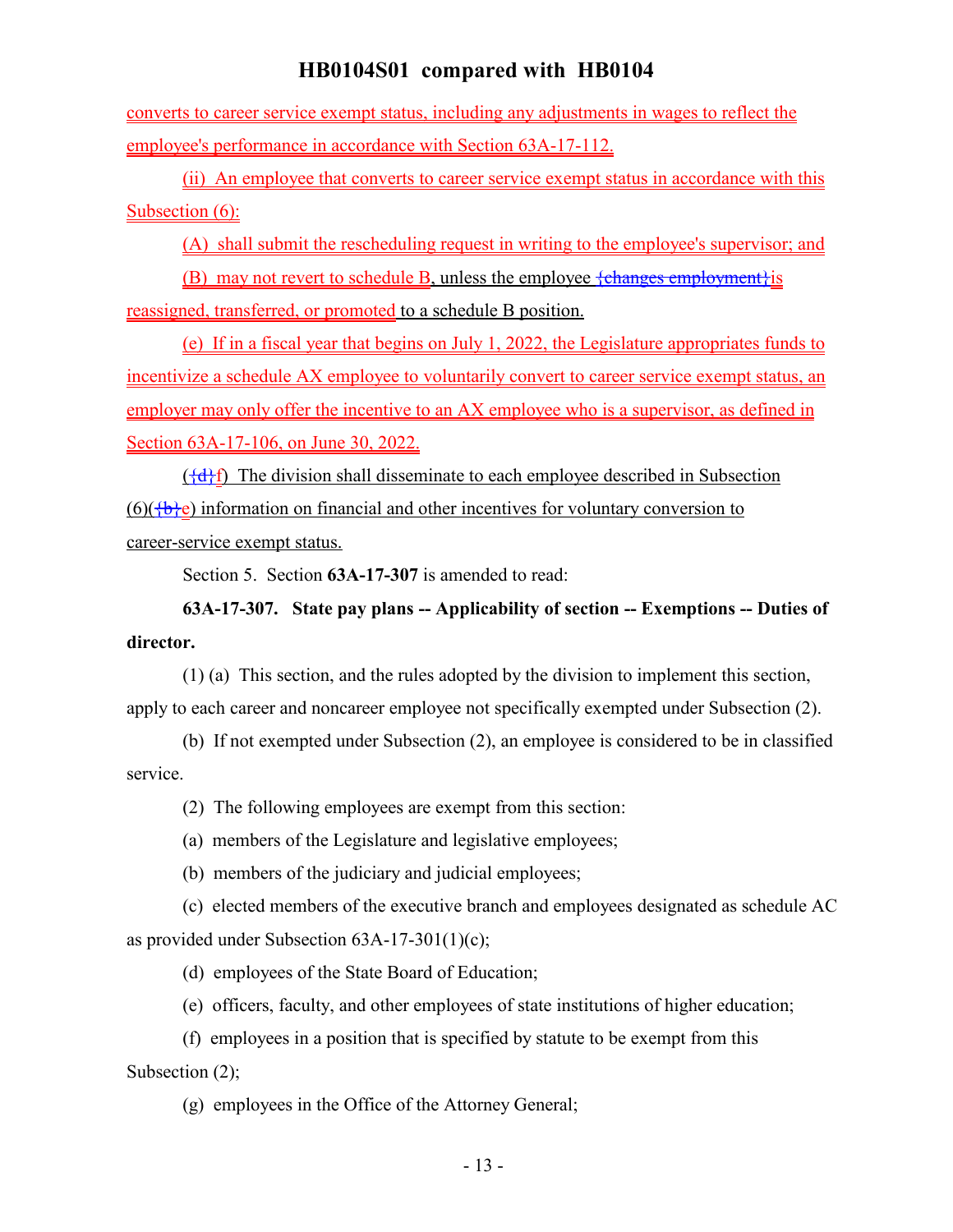(h) department heads and other persons appointed by the governor under statute;

(i) schedule AS employees as provided under Subsection  $63A-17-301(1)(m)$ ;

(j) department deputy directors, division directors, and other employees designated as schedule AD as provided under Subsection 63A-17-301(1)(d);

(k) employees that determine and execute policy designated as schedule AR as provided under Subsection 63A-17-301(1)(l);

(l) teaching staff, educational interpreters, and educators designated as schedule AH as provided under Subsection 63A-17-301(1)(g);

(m) temporary employees described in Subsection  $63A-17-301(1)[(q)](r)$ ;

(n) patients and inmates designated as schedule AU as provided under Subsection 63A-17-301(1)(o) who are employed by state institutions; and

(o) members of state and local boards and councils and other employees designated as schedule AQ as provided under Subsection 63A-17-301(1)(k).

(3) (a) The director shall prepare, maintain, and revise a position classification plan for each employee position not exempted under Subsection (2) to provide equal pay for equal work.

(b) Classification of positions shall be based upon similarity of duties performed and responsibilities assumed, so that the same job requirements and the same salary range may be applied equitably to each position in the same class.

(c) The director shall allocate or reallocate the position of each employee in classified service to one of the classes in the classification plan.

(d) (i) The division shall conduct periodic studies and interviews to provide that the classification plan remains reasonably current and reflects the duties and responsibilities assigned to and performed by employees.

(ii) The director shall determine the need for studies and interviews after considering factors such as changes in duties and responsibilities of positions or agency reorganizations.

(4) (a) With the approval of the executive director and the governor, the director shall develop and adopt pay plans for each position in classified service.

(b) The director shall design each pay plan to achieve, to the degree that funds permit, comparability of state salary ranges to the market using data obtained from private enterprise and other public employment for similar work.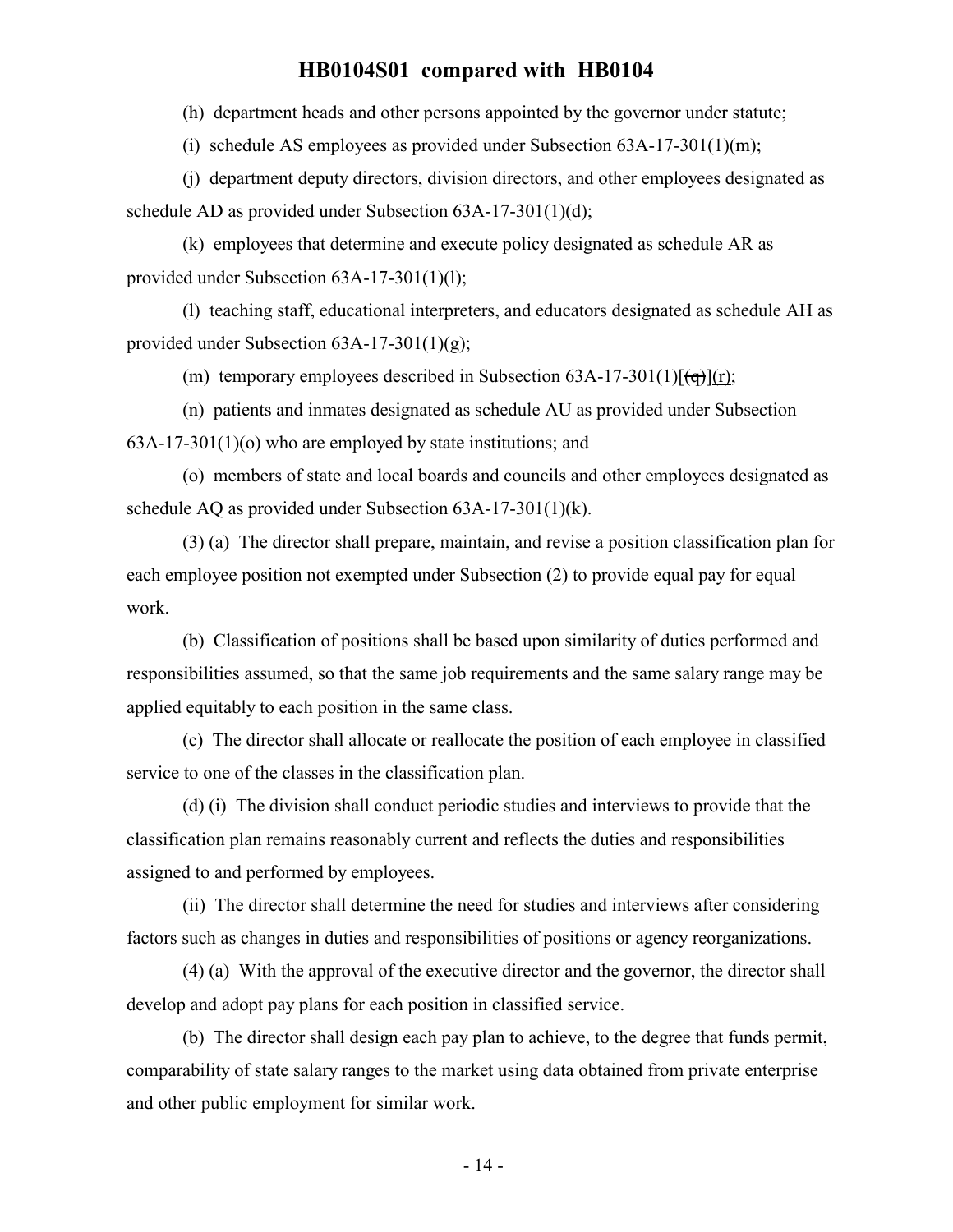(c) The director shall adhere to the following in developing each pay plan:

(i) each pay plan shall consist of sufficient salary ranges to:

(A) permit adequate salary differential among the various classes of positions in the classification plan; and

(B) reflect the normal growth and productivity potential of employees in that class.

(ii) The director shall issue rules for the administration of pay plans.

(d) The establishing of a salary range is a nondelegable activity and is not appealable under the grievance procedures of Part 6, Grievance Provisions, Title 67, Chapter 19a, Grievance Procedures, or otherwise.

(e) The director shall issue rules providing for:

(i) agency approved salary adjustments within approved salary ranges, including an administrative salary adjustment; and

[(ii) legislatively approved salary adjustments within approved salary ranges, including a merit increase, subject to Subsection  $(4)(f)$ , or general increase; and  $\vert$ 

 $[\overline{\text{(iii)}}]$  (ii) structure adjustments that modify salary ranges, including a cost of living adjustment or market comparability adjustment.

 $[(f)$  A merit increase shall be granted on a uniform and consistent basis to each employee who receives a rating of "successful" or higher in an annual evaluation of the employee's productivity and performance.]

(5) (a) On or before October 31 of each year, the director shall submit an annual compensation plan to the executive director and the governor for consideration in the executive budget.

(b) The plan described in Subsection (5)(a) may include recommendations, including:

(i) salary increases that generally affect employees, including a general increase or merit increase;

(ii) salary increases that address compensation issues unique to an agency or occupation;

(iii) structure adjustments, including a cost of living adjustment or market comparability adjustment; or

(iv) changes to employee benefits.

(c) (i) (A) Subject to Subsection  $(5)(c)(i)(B)$  or  $(C)$ , the director shall incorporate the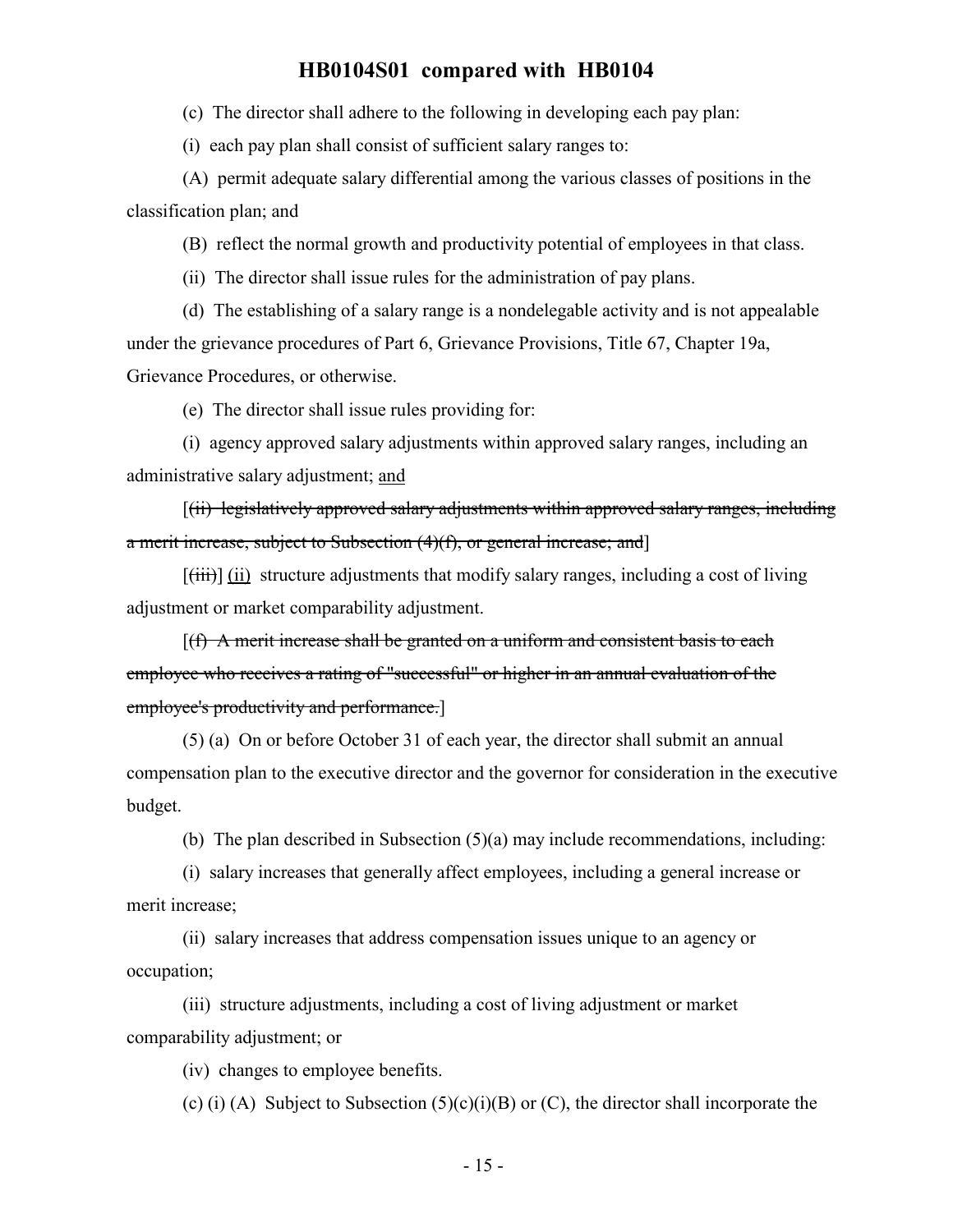results of a salary survey of a reasonable cross section of comparable positions in private and public employment in the state into the annual compensation plan.

(B) The salary survey for a law enforcement officer, as defined in Section 53-13-103, a correctional officer, as defined in Section 53-13-104, or a dispatcher, as defined in Section 53-6-102, shall at minimum include the three largest political subdivisions in the state that employ, respectively, comparable positions.

(C) The salary survey for an examiner or supervisor described in Title 7, Chapter 1, Part 2, Department of Financial Institutions, shall at minimum include the Federal Deposit Insurance Corporation, Federal Reserve, and National Credit Union Administration.

(ii) The director may cooperate with or participate in any survey conducted by other public and private employers.

(iii) The director shall obtain information for the purpose of constructing the survey from the Division of Workforce Information and Payment Services and shall include employer name, number of persons employed by the employer, employer contact information and job titles, county code, and salary if available.

(iv) The division shall acquire and protect the needed records in compliance with the provisions of Section 35A-4-312.

(d) The director may incorporate any other relevant information in the plan described in Subsection (5)(a), including information on staff turnover, recruitment data, or external market trends.

(e) The director shall:

(i) establish criteria to assure the adequacy and accuracy of data used to make recommendations described in this Subsection (5); and

(ii) when preparing recommendations use accepted methodologies and techniques similar to and consistent with those used in the private sector.

(f) (i) Upon request and subject to Subsection  $(5)(f)(ii)$ , the division shall make available foundational information used by the division or director in the drafting of a plan described in Subsection (5)(a), including:

(A) demographic and labor market information;

(B) information on employee turnover;

(C) salary information;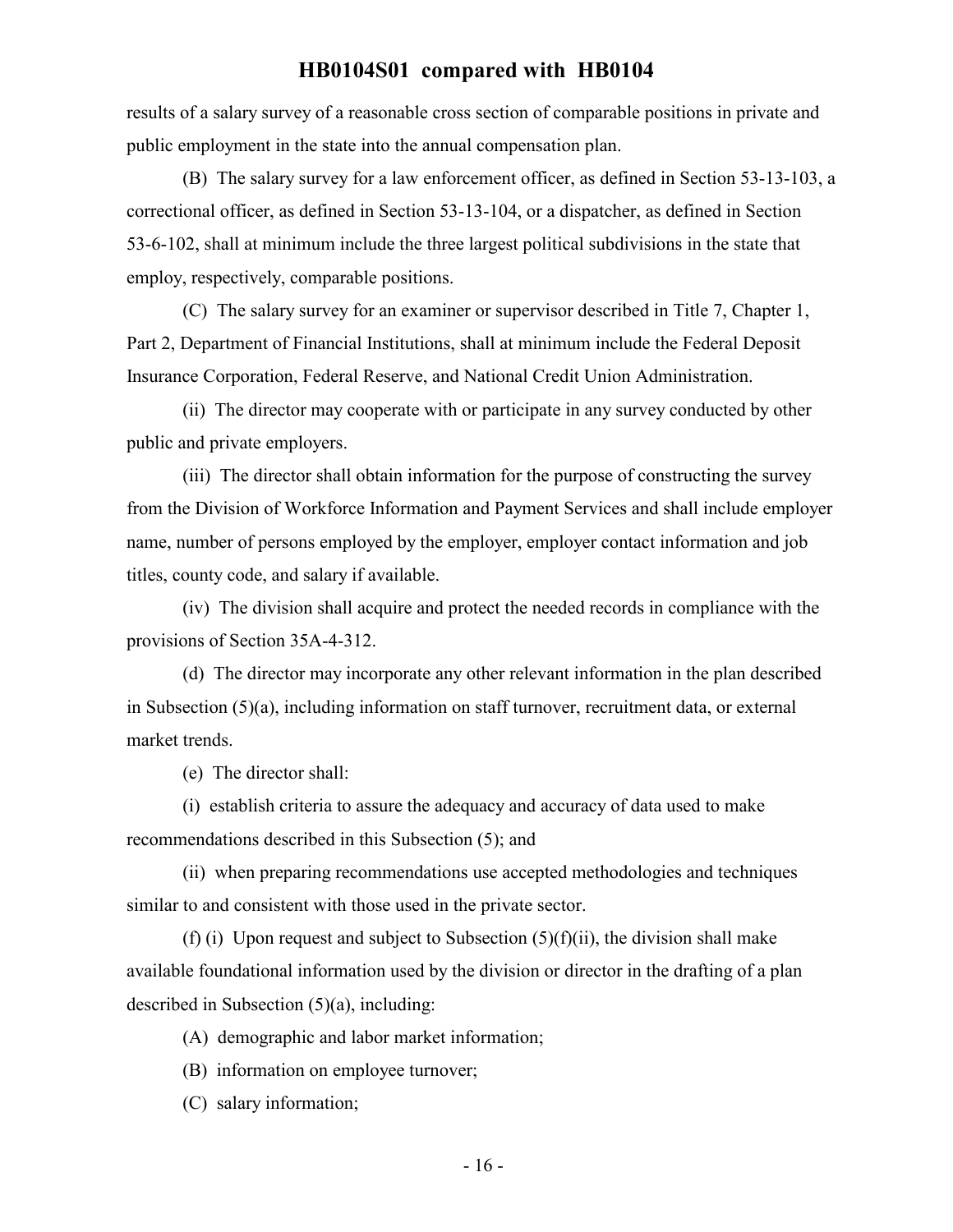(D) information on recruitment; and

(E) geographic data.

(ii) The division may not provide under Subsection  $(5)(f)(i)$  information or other data that is proprietary or otherwise protected under the terms of a contract or by law.

(g) The governor shall:

(i) consider salary and structure adjustments recommended under Subsection (5)(b) in preparing the executive budget and shall recommend the method of distributing the adjustments;

(ii) submit compensation recommendations to the Legislature; and

(iii) support the recommendation with schedules indicating the cost to individual departments and the source of funds.

(h) If funding is approved by the Legislature in a general appropriations act, the adjustments take effect on the July 1 following the enactment unless otherwise indicated.

(6) (a) The director shall issue rules for the granting of incentive awards, including awards for cost saving actions, awards for commendable actions by an employee, or a market-based award to attract or retain employees.

(b) An agency may not grant a market-based award unless the award is previously approved by the division.

(c) In accordance with Subsection (6)(b), an agency requesting the division's approval of a market-based award shall submit a request and documentation, subject to Subsection  $(6)(d)$ , to the division.

(d) In the documentation required in Subsection  $(6)(c)$ , the requesting agency shall identify for the division:

(i) any benefit the market-based award would provide for the agency, including:

(A) budgetary advantages; or

(B) recruitment advantages;

(ii) a mission critical need to attract or retain unique or hard to find skills in the market; or

(iii) any other advantage the agency would gain through the utilization of a market-based award.

(7) (a) The director shall regularly evaluate the total compensation program of state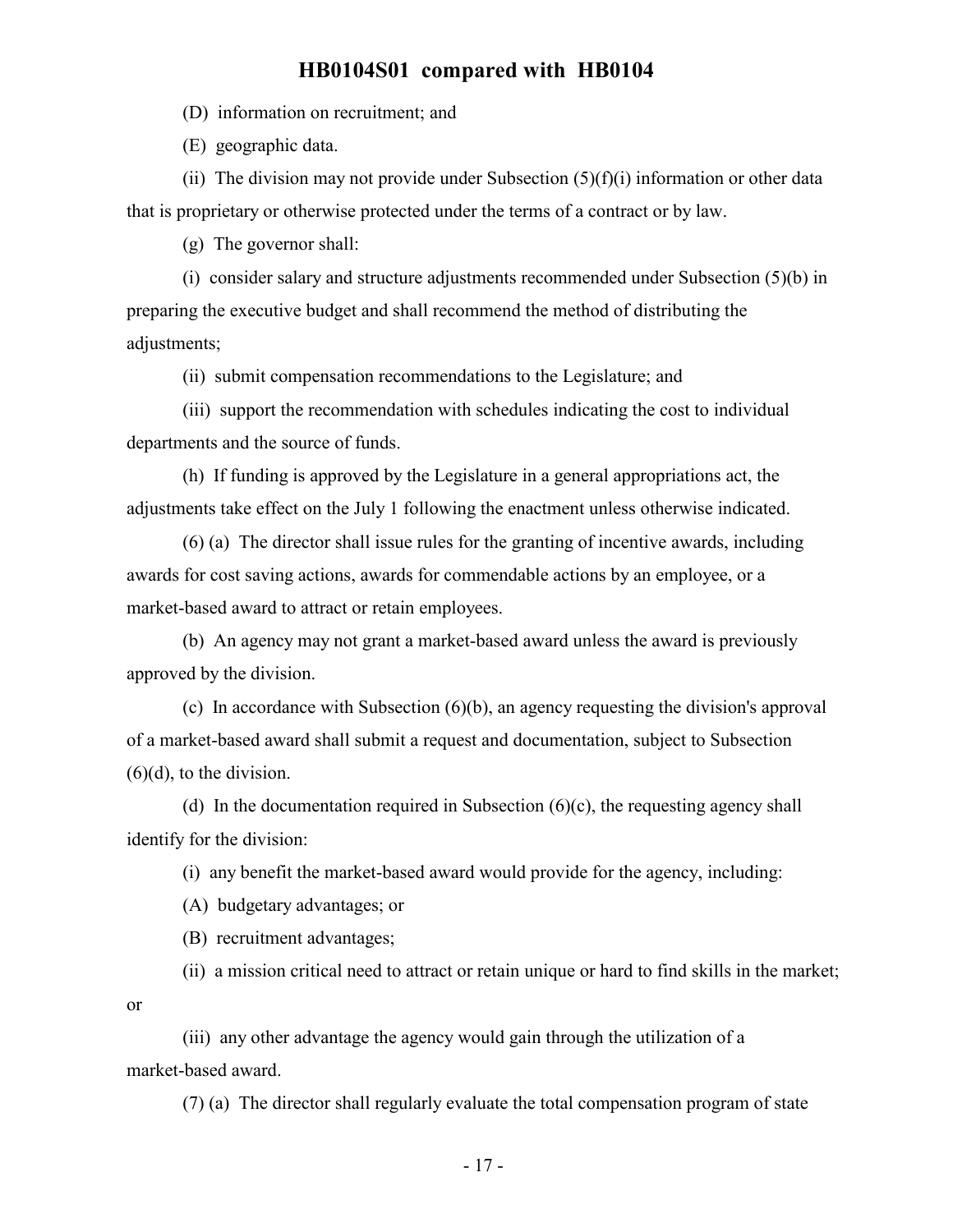employees in the classified service.

(b) The division shall determine if employee benefits are comparable to those offered

by other private and public employers using information from:

(i) a study conducted by a third-party consultant; or

(ii) the most recent edition of a nationally recognized benefits survey.

Section 6. Section **63I-2-263** is amended to read:

### **63I-2-263. Repeal dates, Title 63A to Title 63N.**

(1) Section 63A-3-111 is repealed June 30, 2021.

(2) Section 63A-17-303 is repealed July 1, 2022.

(3) Subsection 63A-17-304(1)(c) is repealed July 1, 2022.

 $[\frac{1}{2}]$  (4) Title 63C, Chapter 19, Higher Education Strategic Planning Commission is repealed July 1, 2021.

[(3)] (5) Title 63C, Chapter 22, Digital Wellness, Citizenship, and Safe Technology Commission is repealed July 1, 2023.

 $[$ (4)] (6) Section 63G-1-502 is repealed July 1, 2022.

 $[5]$  (7) The following sections regarding the World War II Memorial Commission are repealed on July 1, 2022:

- (a) Section 63G-1-801;
- (b) Section 63G-1-802;

(c) Section 63G-1-803; and

(d) Section 63G-1-804.

 $[(6)]$  (8) Section 63H-7a-303 is repealed July 1, 2024.

 $[\overline{(7)}]$  (9) Subsection 63J-1-206(3)(c), relating to coronavirus, is repealed July 1, 2021.

 $[({8}]}(10)$  Sections 63M-7-213 and 63M-7-213.5 are repealed on January 1, 2023.

 $[\left(\frac{4}{9}\right)] (11)$  Section 63M-7-217 is repealed on July 1, 2022.

 $[(10)(12)]$  Title 63N, Chapter 13, Part 3, Facilitating Public-private Partnerships Act, is repealed January 1, 2024.

 $[\text{(+1)}]$  (13) Title 63N, Chapter 15, COVID-19 Economic Recovery Programs, is repealed December 31, 2021.

Section 7. Section **67-19a-202** is amended to read:

**67-19a-202. Powers -- Scope of authority.**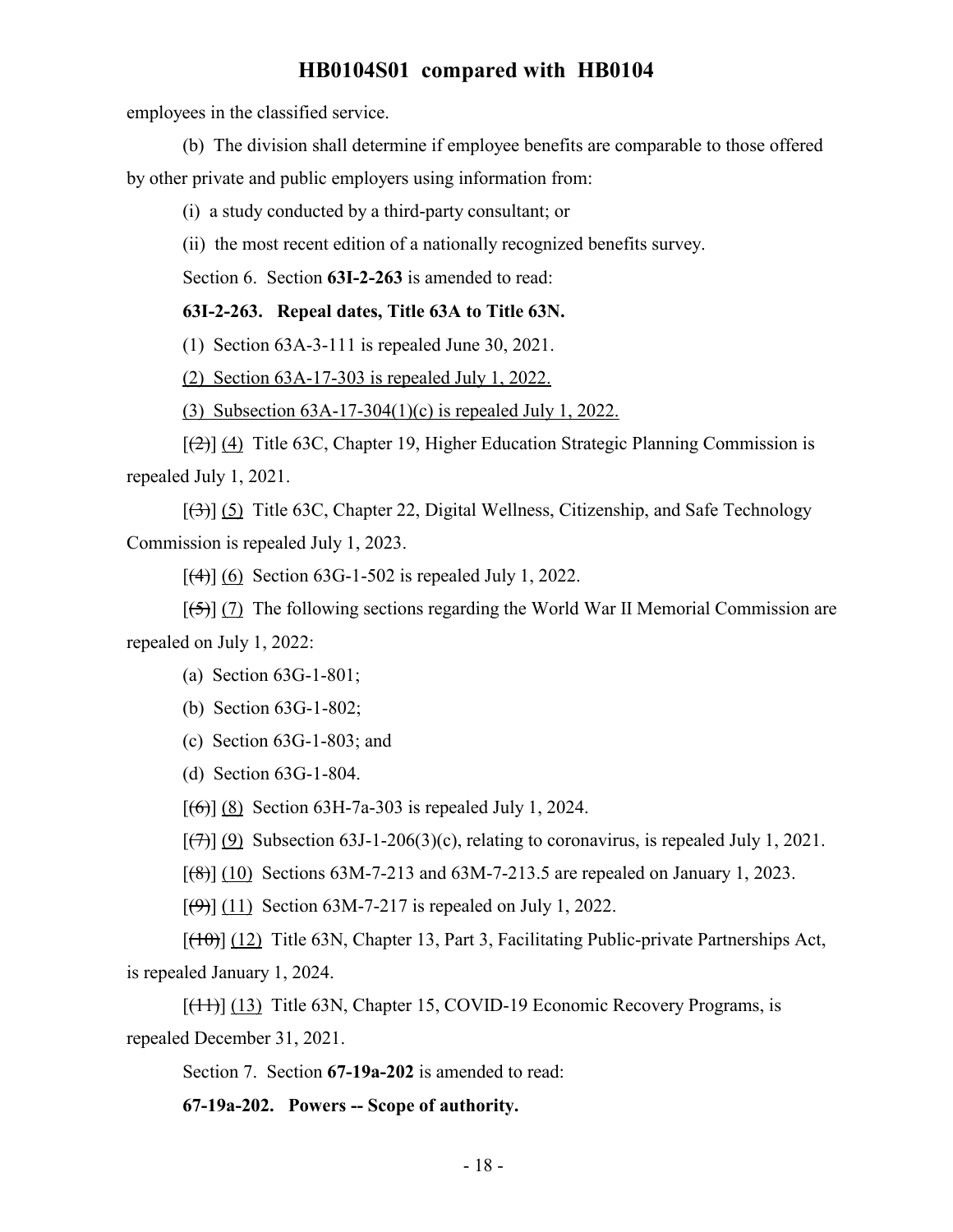(1) The office shall serve as the final administrative body to review a grievance from a career service employee and an agency of a decision regarding:

- (a) a dismissal;
- (b) a demotion;
- (c) a suspension;
- (d) a reduction in force;
- (e) a dispute concerning abandonment of position;

(f) a wage grievance if an employee is not placed within the salary range of the employee's current position;

(g) a violation of a rule adopted under Title 63A, Chapter 17, Utah State Personnel Management Act; or

(h) except as provided by Subsection  $[\frac{4}{3}]$  (5), equitable administration of the following benefits:

- (i) long-term disability insurance;
- (ii) medical insurance;
- (iii) dental insurance;
- (iv) post-retirement health insurance;
- (v) post-retirement life insurance;
- (vi) life insurance;
- (vii) defined contribution retirement;
- (viii) defined benefit retirement; and
- (ix) a leave benefit.

(2) The office shall serve as the final administrative body to review a grievance by a reporting employee alleging retaliatory action.

(3) The office shall serve as the final administrative body to review, without an evidentiary hearing, the findings of an abusive conduct investigation described in Section 67-26-202 of a state executive branch agency employee.

(4) The office may not take jurisdiction of a matter that an employer has not had an opportunity to address.

- $[$ (4)] (5) The office may not review or take action on:
- (a) a personnel matter not listed in Subsections (1) through (3);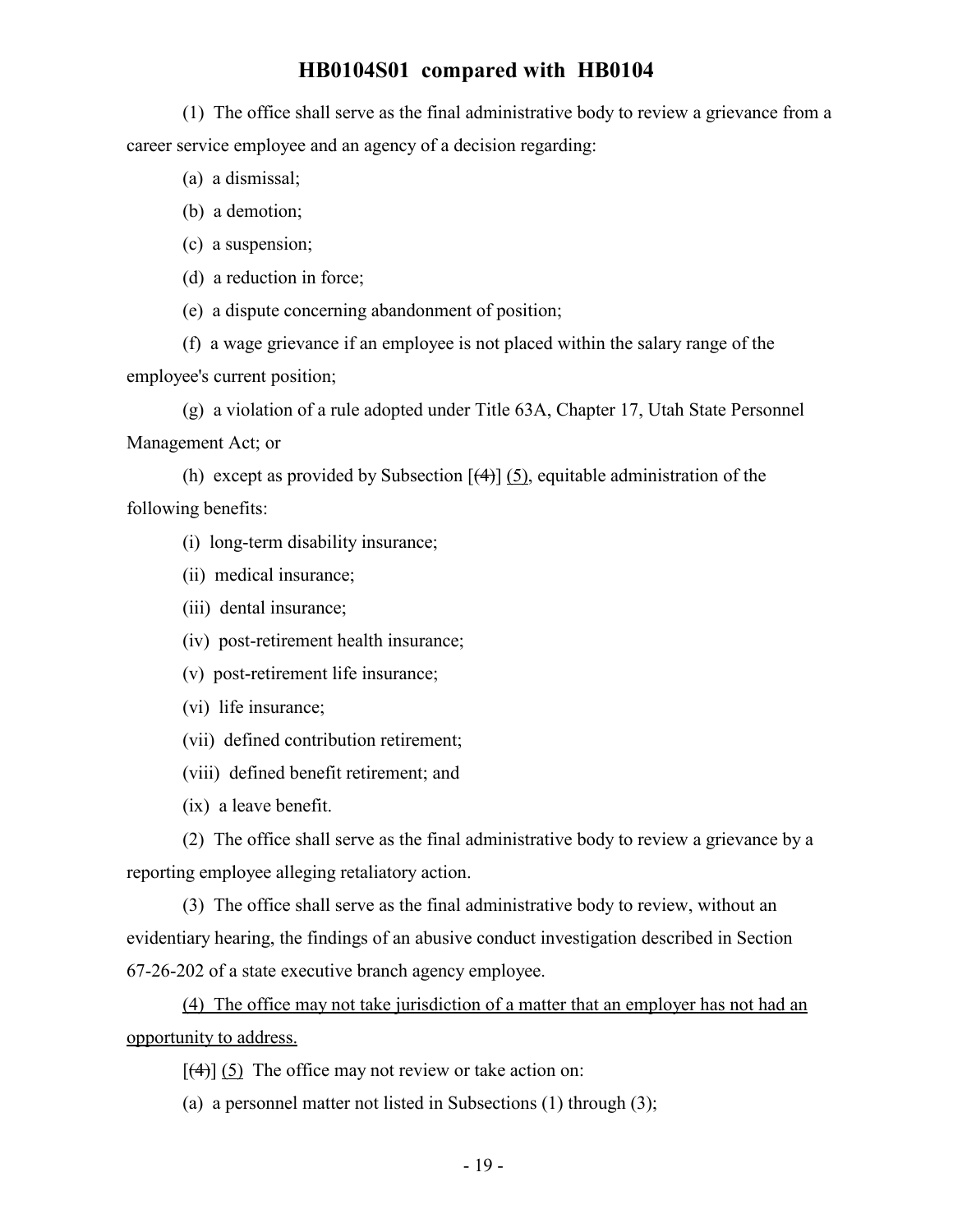(b) a personnel matter listed in Subsections (1) through (3) that alleges discrimination or retaliation related to a claim of discrimination that is a violation of a state or federal law for which review and action by the office is preempted by state or federal law; or

(c) a personnel matter related to a claim for which an administrative review process is provided by statute and administered by:

(i) the Utah State Retirement Systems under Title 49, Utah State Retirement and Insurance Benefit Act;

(ii) the Public Employees' Benefit and Insurance Program under Title 49, Chapter 20, Public Employees' Benefit and Insurance Program Act; or

(iii) the Public Employees' Long-Term Disability Program under Title 49, Chapter 21, Public Employees' Long-Term Disability Act.

 $[\frac{1}{5}]$  (6) The time limits established in this chapter supersede the procedural time limits established in Title 63G, Chapter 4, Administrative Procedures Act.

Section 8. Section **67-19a-302** is amended to read:

### **67-19a-302. Levels of procedure.**

(1) The administration of all grievances under Subsection 67-19a-202(1) occurs on the following four levels:

(a) Level 1 - the supervisor;

(b) Level 2 - the division director or the director's designee;

(c) Level 3 - the agency director or the director's designee; and

(d) Level 4 - the office.

(2) (a) Except as provided in Subsection (2)(b), Section 67-19a-402.5, and Section 67-19a-501, and subject to applicable time limits as provided in this chapter, an employee:

(i) shall file a grievance [or complaint at Level 1 and proceed through the levels of procedure within the applicable time limits provided in this chapter.] at the lowest level described in Subsection (1) that has not already issued a decision, taken action, or declined to address the subject of the grievance; and

(ii) may proceed for further review of a grievance in accordance with Section 67-19a-402.

(b) If a supervisor or division director is a subject of a grievance or complaint, the employee may proceed directly to Level 2 or Level 3, respectively.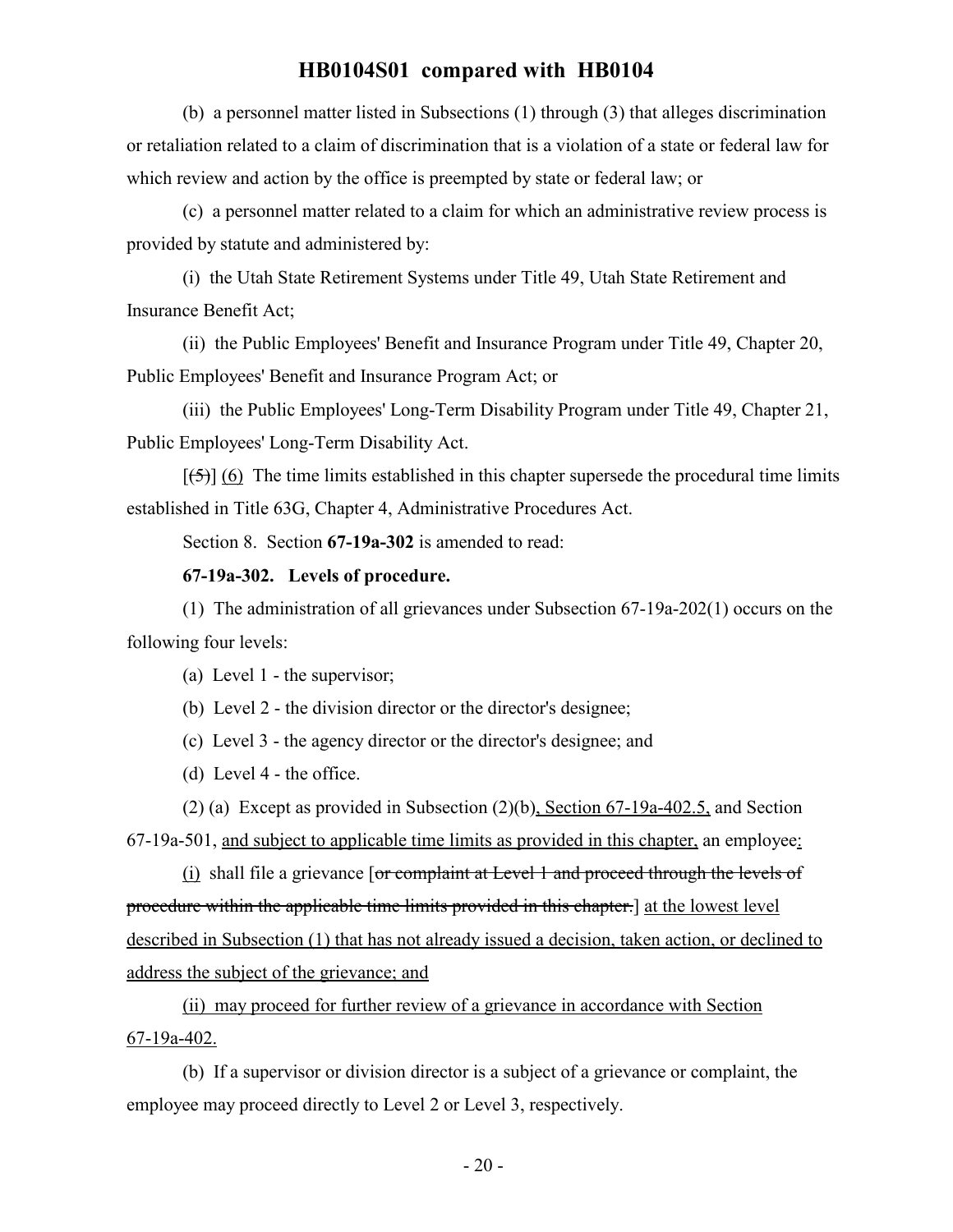(c) An employee may not file a grievance that asks the same manager or a lower-level manager to reconsider a previously made decision.

(3) A career service employee may advance all grievances to Level 3.

(4) In accordance with Section 67-19a-402.5 and subject to Section 67-21-4, a reporting employee may file a grievance alleging retaliatory action directly at Level 4.

Section 9. Section **67-19a-401** is amended to read:

**67-19a-401. Time limits for submission and advancement of grievance by aggrieved employee -- Voluntary termination of employment -- Group grievances.**

 $[(1)$  When a career service employee files a grievance at Level 1, as described in Section 67-19a-302, the employee shall advance the grievance through the proper levels of procedure specified in this chapter.]

 $[2]$  The] (1) An aggrieved career service employee and the person to whom the grievance is directed may agree in writing to waive or extend grievance steps specified under Subsection 67-19a-402(1), (2), or (3) or the time limits specified for those grievance steps, as outlined in Section 67-19a-402.

 $[(3)]$  (2) Any writing made under Subsection  $[(2)]$  (1) shall be submitted to the administrator.

 $[\frac{4}{3}]$  Except as provided under Subsections (5) and (6)  $[\frac{1}{3}]$ , if the employee fails to advance the grievance to the next procedural step within the time limits established in this part:

(a) the employee waives the right to advance the grievance or to obtain judicial review of the grievance; and

(b) the grievance is considered to be settled based on the decision made at the last procedural step.

 $[\frac{1}{2}, \frac{1}{2}]$  (4) An employee may file a grievance for review under this chapter, except as provided in Subsections (5) and (6)  $\left[\frac{and(7)}{7}\right]$ , if the employee submits the grievance within [ $30$ ] 10 working days after:

(a) the most recent event giving rise to the grievance; or

(b) the employee has knowledge of the most recent event giving rise to the grievance.

 $[(6)]$  (5) (a) An employee may file with the office a motion for an enlargement of a time limit described in Subsection  $[\frac{1}{5}]$  (4).